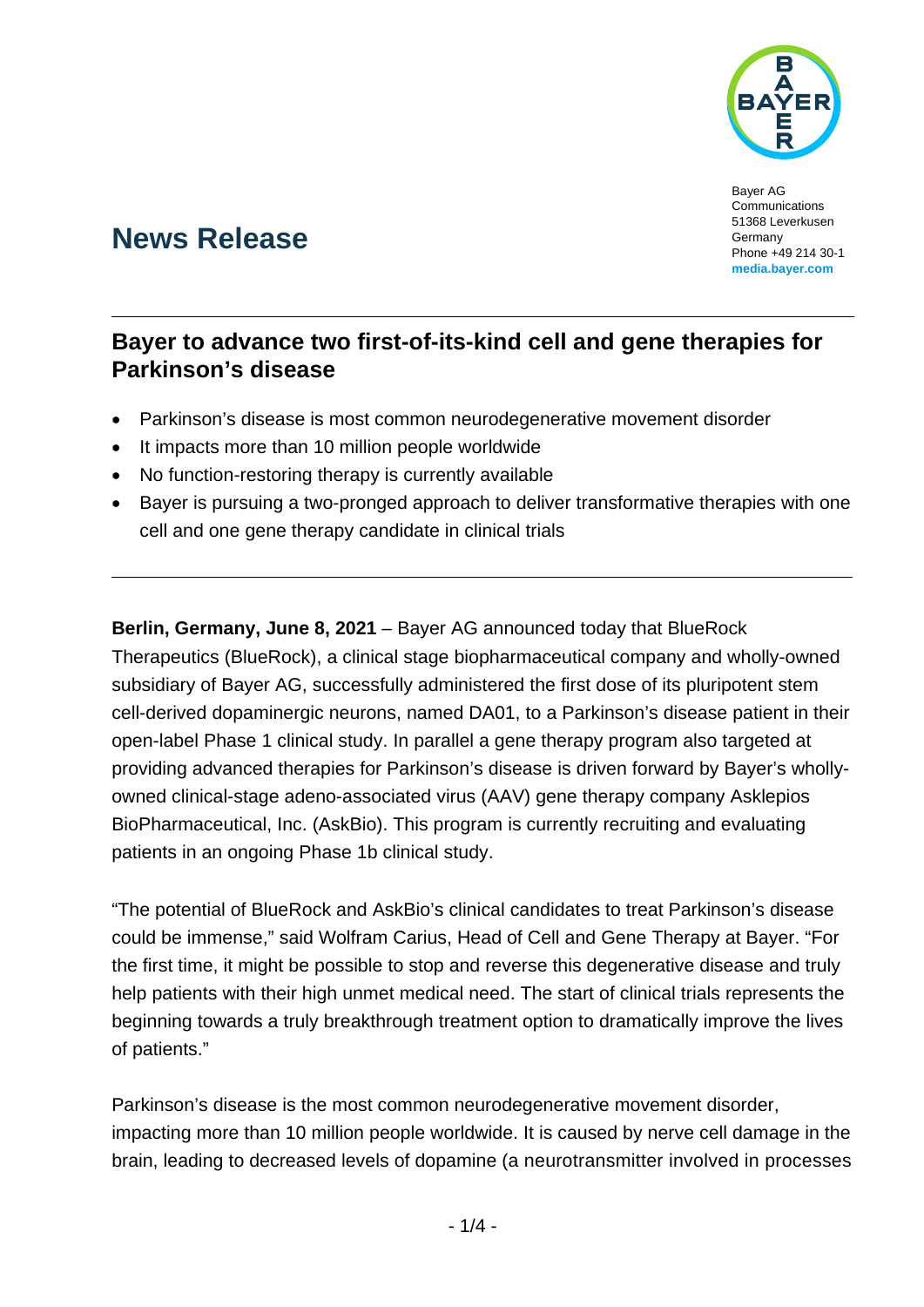such as memory or movement). The disease often starts with a tremor in one hand. Other symptoms include rigidity, cramping and dyskinesias (involuntary, erratic, writhing movements of the face, arms, legs or trunk). Dopamine substitutes, such as levodopa, are commonly used to mitigate the symptoms of the disease, but their effect diminishes as the disease progresses and there is currently no disease-modifying treatment available. By targeting the disease at its root cause, cell and gene therapies aim to go beyond symptomatic treatments.

Using authentic dopaminergic neurons, BlueRock aims to re-innervate the affected regions of the human brain and reverse the degenerative process, potentially restoring motor function. BlueRock's clinical trial will enroll ten patients at sites in the United States of America (US) and Canada. In this study, patients undergo surgical transplantation of the dopamine-producing cells into the putamen, a deep brain structure affected by Parkinson's disease. The primary objective of the Phase 1 study (NCT04802733) is to assess the safety and tolerability of DA01 cell transplantation at one-year post-transplant. The secondary objectives of the study are to assess the evidence of transplanted cell survival and motor effects at one- and two-years post-transplant, to evaluate continued safety and tolerability at two years, and to assess feasibility of transplantation.

AskBio's approach consists of an AAV that delivers human glial cell line-derived neurotrophic factor (GDNF) gene to the neurons within the putamen, resulting in expression and secretion of GDNF protein in brain regions impacted by Parkinson's disease. Long-term experiments using AAV-GDNF showed that sustained expression of GDNF can promote regeneration of midbrain neurons and significant motor recovery in rodents and non-human primate models. AskBio's clinical study is currently recruiting and evaluating patients in Phase 1b in the US to assess safety and preliminary efficacy. A total of 10 patients have been enrolled since the start of the Phase 1b study (NCT04167540) in August 2020.

#### **About Bayer**

Bayer is a global enterprise with core competencies in the life science fields of health care and nutrition. Its products and services are designed to help people and planet thrive by supporting efforts to master the major challenges presented by a growing and aging global population. Bayer is committed to drive sustainable development and generate a positive impact with its businesses. At the same time, the Group aims to increase its earning power and create value through innovation and growth. The Bayer brand stands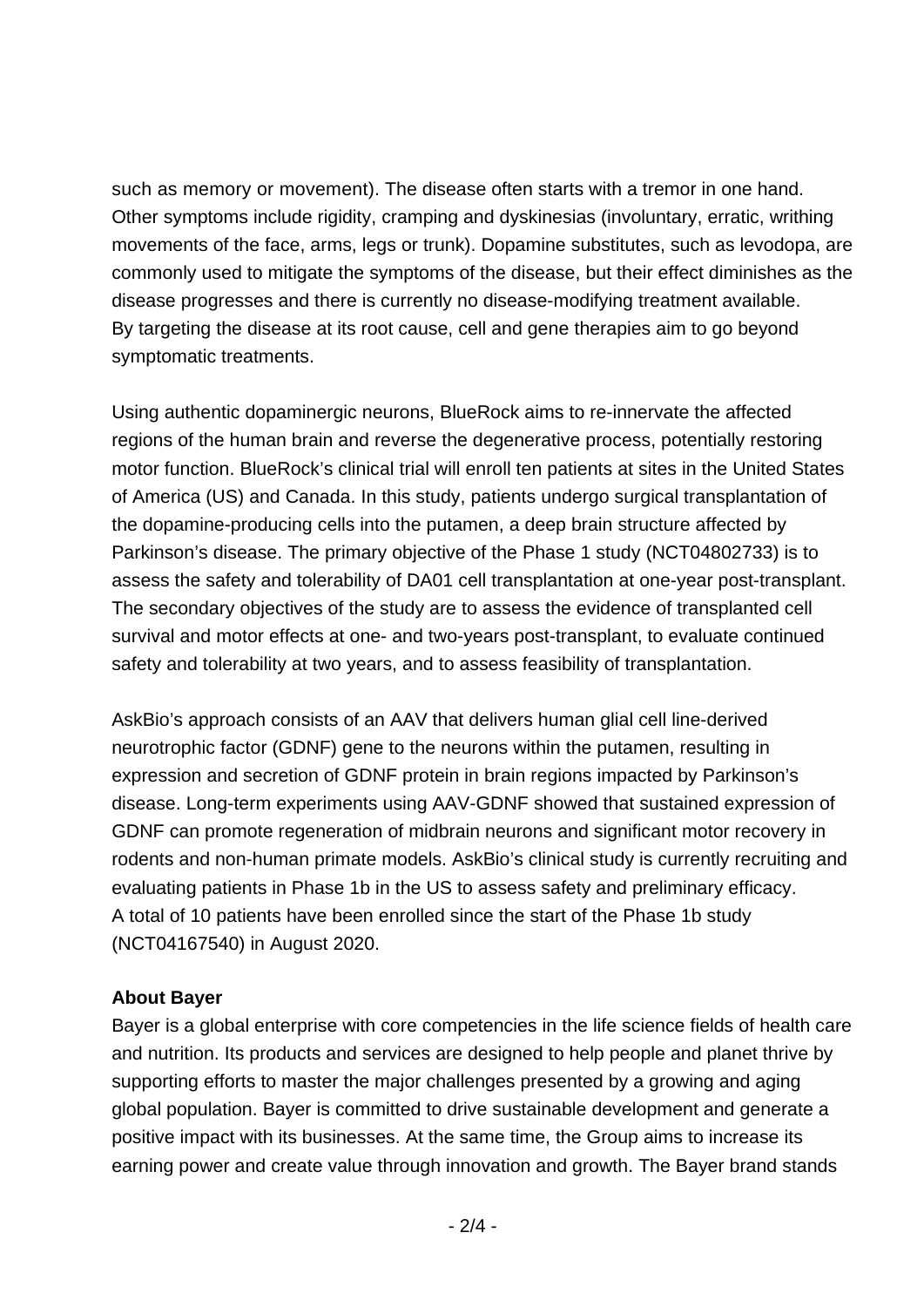for trust, reliability and quality throughout the world. In fiscal 2020, the Group employed around 100,000 people and had sales of 41.4 billion euros. R&D expenses before special items amounted to 4.9 billion euros. For more information, go to [www.bayer.com.](http://www.bayer.com/)

### **About AskBio**

Asklepios BioPharmaceutical, Inc. (AskBio), a wholly owned and independently operated subsidiary of Bayer AG acquired in 2020, is a fully integrated AAV gene therapy company dedicated to developing life-saving medicines that cure genetic diseases. The company maintains a portfolio of clinical programs across a range of neuromuscular, central nervous system, cardiovascular and metabolic disease indications with a clinical-stage pipeline that includes therapeutics for Pompe disease, Parkinson's disease and congestive heart failure, as well as out-licensed clinical indications for hemophilia and Duchenne muscular dystrophy. AskBio's gene therapy platform includes Pro10™, an industry-leading proprietary cell line manufacturing process, and an extensive AAV capsid and promoter library. With global headquarters in Research Triangle Park, North Carolina, and European headquarters in Edinburgh, UK, the company has generated hundreds of proprietary third-generation AAV capsids and promoters, several of which have entered clinical testing. Founded in 2001 and an early innovator in the gene therapy field, the company holds more than 500 patents in areas such as AAV production and chimeric and self-complementary capsids. Learn more at [www.askbio.com](http://www.askbio.com/) or follow on [LinkedIn.](https://www.linkedin.com/company/askbio/)

### **About BlueRock Therapeutics**

BlueRock Therapeutics is an engineered cell therapy company with a mission to develop regenerative medicines for intractable diseases. The company's cell+gene platform enables the creation, manufacture, and delivery of authentic cell therapies with engineered functionality by simultaneously harnessing pluripotent cell biology and genome editing. This enables an approach where, in theory, any cell in the body can be manufactured and any gene in the genome can be engineered for therapeutic purposes. The platform is broadly applicable, but the company is focused today in neurology, cardiology, and immunology. In August 2019, the company was acquired by Bayer AG, for an enterprise value of \$1B in upfront and milestone payments. For BlueRock this marks the next step in the journey to prove degenerative disease is reversible, and to bring its revolutionary new medicines to the patients who desperately need them. For more information, visit [bluerocktx.com.](http://www.bluerocktx.com/)